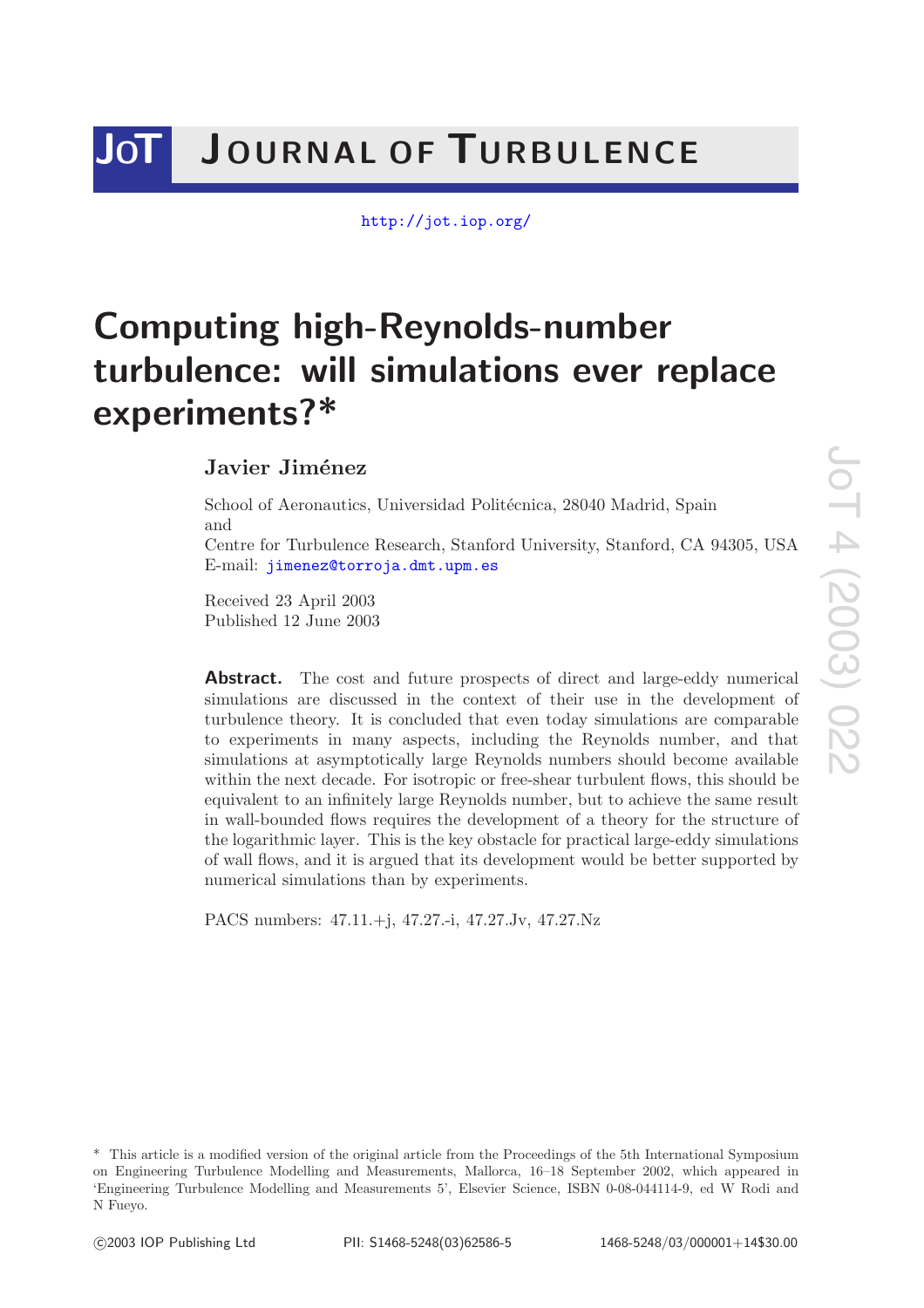### **Contents**

|                             | 1 Introduction                                                |                                                    |  |  |  |  |
|-----------------------------|---------------------------------------------------------------|----------------------------------------------------|--|--|--|--|
| 2 The problem of turbulence |                                                               |                                                    |  |  |  |  |
|                             | 3 The computational cost of the Reynolds number<br>3.1<br>3.2 | $\overline{4}$<br>$\overline{4}$<br>$\overline{7}$ |  |  |  |  |
|                             | 4 The problem with walls<br>4.1                               | 8<br>11                                            |  |  |  |  |
|                             | 5 Simulations versus experiments: conclusions                 | 12                                                 |  |  |  |  |
|                             | <b>Acknowledgments</b>                                        |                                                    |  |  |  |  |
|                             | <b>References</b>                                             |                                                    |  |  |  |  |

## <span id="page-1-0"></span>**1. Introduction**

The title of this paper asks whether numerical simulations will ever replace experiments in the study of turbulent flows, which is of course a question which requires qualification. Few tools in the history of science have ever been fully replaced. There are always problems which can be best treated using older techniques, and there is usually no need to renounce what is known. There have been, however, many cases in which new tools have become cheaper or more effective for a particular task, and the question that we will investigate here is whether, in any foreseeable future, direct or large-eddy simulations (LES) of turbulence will become more convenient than experiments for some particular purposes.

There should be little doubt by now that careful numerical simulations of the Navier–Stokes equations are just a different kind of experiment, and that there is no reason to expect them to be less accurate than laboratory ones [\[1\]](#page-12-2). Some of their drawbacks, such as the artificial nature of some boundary conditions, are no worse than the artificial nature of the walls in a wind tunnel and the artificiality can, in both cases, be circumvented by careful design. It is not always clear that what we simulate numerically is exactly the same thing that we would measure in the laboratory, but there is no reason why that should be the case. Simulations and experiments are equally valid idealizations against which to test our theories or designs. In many senses simulations are actually better characterized than experiments, since they do not usually suffer from ambiguities about boundary, entry, or initial conditions.

There is also little doubt that, once a flow has been successfully simulated, it can be observed more thoroughly than in a laboratory experiment. The cost of setting up a simulation is high, although not necessarily higher than that of a large wind tunnel, but the instrumentation problems are simpler, and almost any observation that can be imagined can be made. While the results of laboratory experiments are often constrained by the instrumentation technology, those from numerical simulations are mainly limited by the ability of the researcher to ask the right questions.

It has moreover been argued that the main advantage of simulations over laboratory experiments is the ease with which they can be adapted to perform 'thought' experiments, in which the equations of motion or the boundary conditions are changed to, in effect, 'take the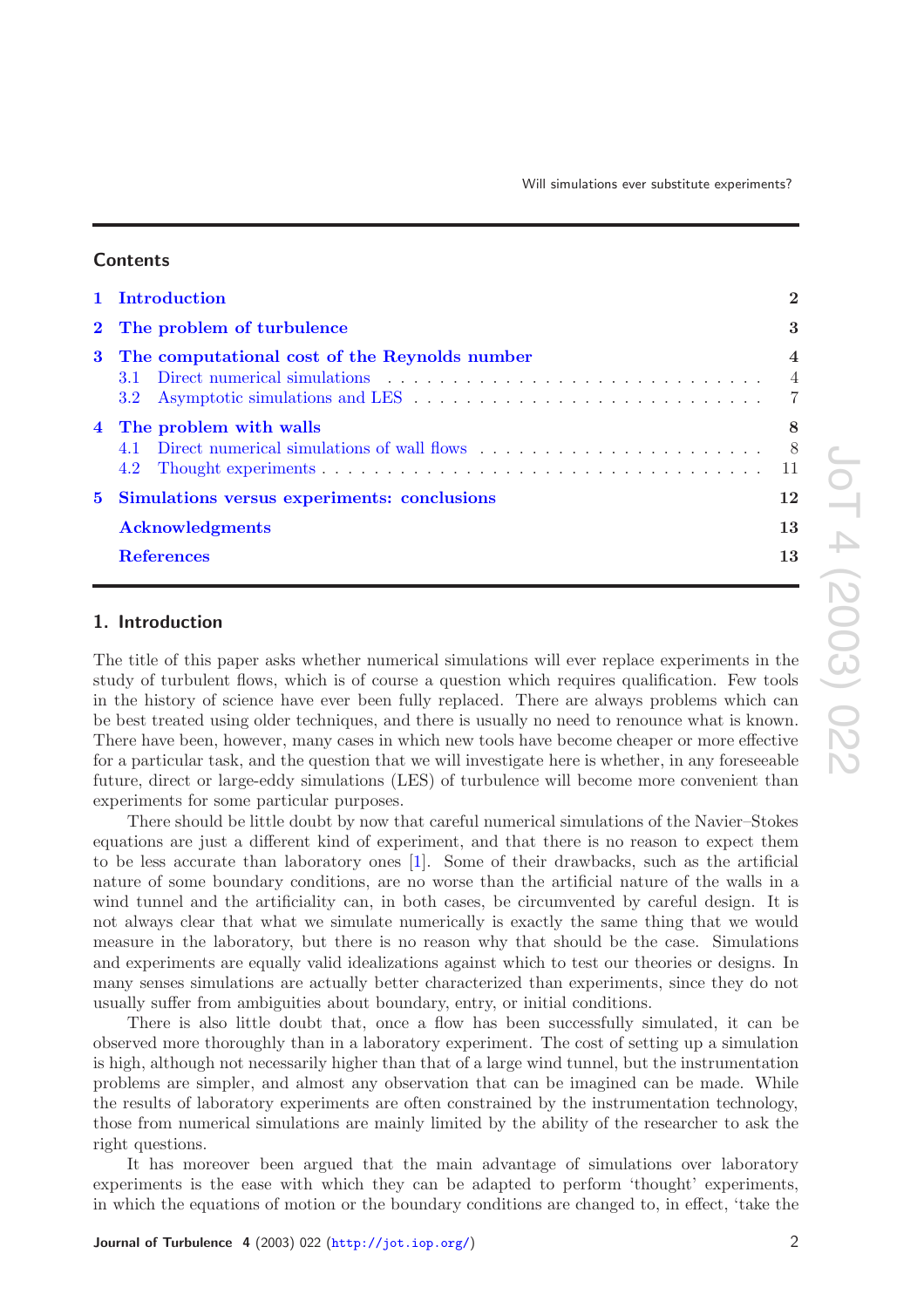system apart' [\[2\]](#page-12-3). This has always been a useful device in physics, and 'thought' experiments have often been used to constrain physical theories by asking what would happen if a given 'implausible' modification were implemented. Think for example of potential inviscid flows. For such arguments to be useful, however, we must be able to answer the questions that we have posed, and it is in that respect that many of the idealized systems of classical physics differ from complex ones, such as turbulence. While it might be possible with pencil, paper, and a lot of imagination, to decide what happens when two observers try to synchronize their clocks under certain conditions, the answer is often harder when trying to decide the outcome of a particular modification to a turbulent flow. Numerical simulations allow us to obtain answers to our thought experiments.

While those are clear advantages of simulations over laboratory experiments, the argument over their relative merits has often centred on the different question of which systems can be studied with each technique. It is often claimed that experiments can be run at higher Reynolds numbers than simulations. What we would like to discuss in this paper is when, if ever, that limitation is likely to be removed. Since the argument is essentially over cost, that issue will be discussed first, centring initially on isotropic turbulence. This will be complemented by a discussion of the particular challenges of wall-bounded flows and by a description of some recent simulations in that field, as an illustration of the present status of the technology. Some reflections are then offered on the effect of simulations on the future development of turbulent research.

#### <span id="page-2-0"></span>**2. The problem of turbulence**

No discussion of a methodology can be initiated without defining what problem is being considered, and turbulence, being both a poorly understood physical phenomenon and one with profound practical implications, is a problem that needs to be defined more carefully than many others. The point of view in this paper is that physics drives engineering, although other approaches are possible and in some cases desirable, and that the problem that needs to be solved is the fundamental physical understanding of turbulence.

The book by Townsend [\[4\]](#page-12-4) is a good reference for the classical theory used in the rest of this paper, and contains a figure which summarizes the essence of the turbulence problem. The version in figure [1](#page-3-2) shows the spectral distributions of the turbulent energy and of the dissipation. Each spectrum has its peak at the wavenumbers where the respective property resides. The energy is at large scales, and the dissipation is at small ones. What defines turbulence is that the energy and the gradients are at different scales, and that there is an intermediate gap in which both quantities are small, and through which one is transported into the other.

Classical theory tells us that, to a good approximation, the two peaks are independent of each other, and that they only interact through the intermediate inertial cascade, which is universal. If we could compute a flow in which those two peaks were really separated, we would have computed asymptotic turbulence and, in a sense, there would be nothing else to do. Once in possession of the results of such a simulation, we would be able to test our theories in detail against them.

The same separation holds for the Reynolds stress, whose cospectrum is included in figure [1.](#page-3-2) It is also concentrated at large scales, and decays faster towards the smaller scales than the energy spectrum. In most cases, if we correctly compute the spectral energy peak, we have also correctly computed the distribution of the shear stresses.

Because of our emphasis on physical insight, our only concern in this paper will be with computations in which at least some of the turbulent scales are resolved. Direct numerical simulations (DNS) make no assumptions about the physics, and resolve all the scales of the flow, including the energy and dissipation spectral peaks. LES rely on the classical result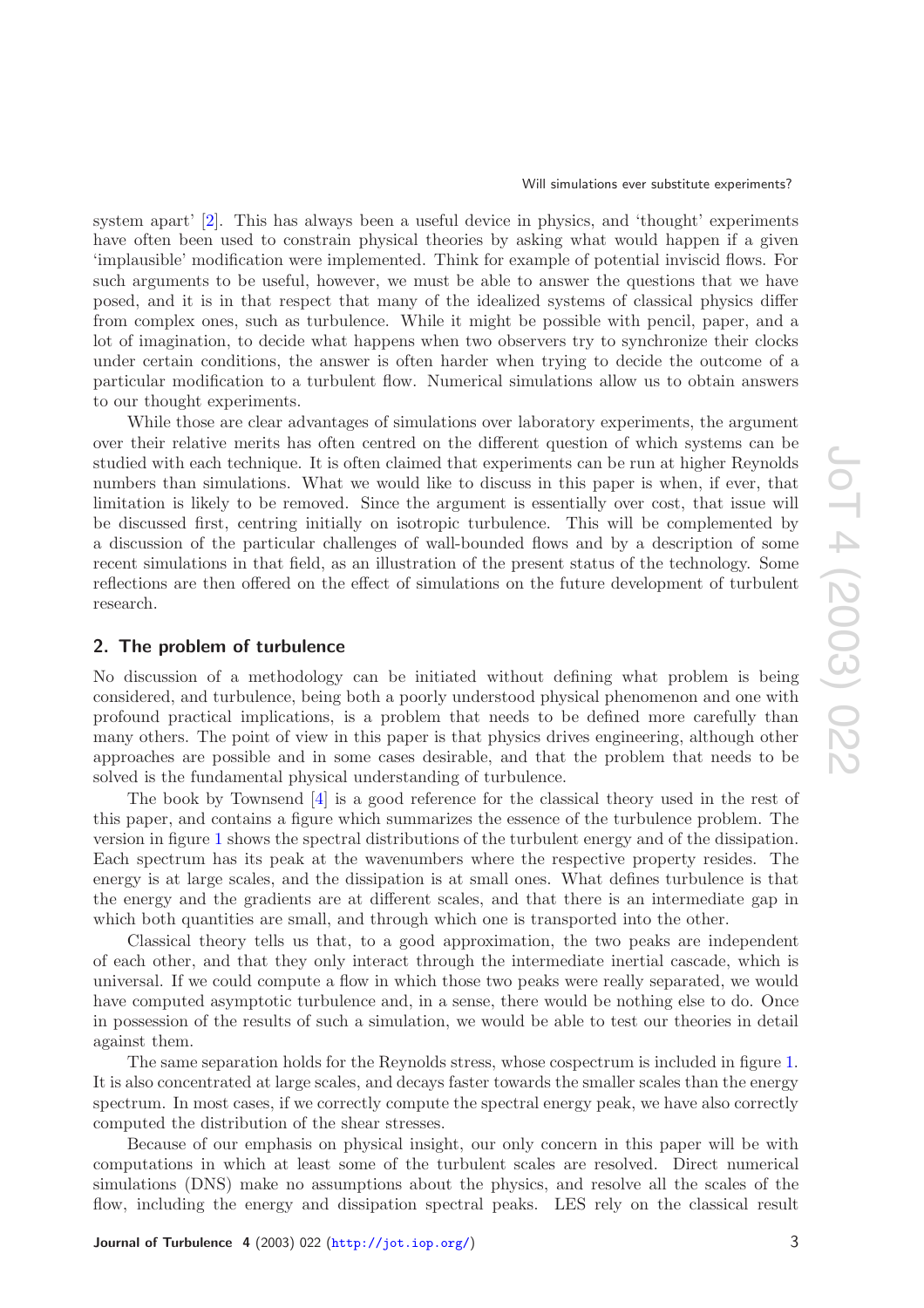<span id="page-3-2"></span>

**Figure 1.** Premultiplied spectra for the kinetic energy, Reynolds stresses, and dissipation in a turbulent flow. The data are for the logarithmic region in a boundary layer from [\[3\]](#page-12-5).

that the inertial energy cascade is independent of the dissipation mechanism, and replace the dissipation peak by a suitable model, in the hope that the dynamics of the large scales would not be disturbed. We will also speak briefly about the dual small-scale simulations (small-eddy simulation (SES)), in which the aim is to understand the dissipation mechanics independently of the details of the energy injection method.

The last two simulation techniques rely on theoretical assumptions which are unproven. The independence of the dissipation from the details of the energy injection, and vice versa, are both highly plausible models, but need theoretical or experimental confirmation. This assumed independence, and the related nature of the large-Reynolds-number limit, are the central problems of turbulence theory and, because of their connection with the basic assumptions of LES, they are also crucially important for industrial simulation techniques. In the absence of a proper theory the only hope of settling them is either by laboratory or by numerical experimentation. The subject of this paper is whether the latter can ever be expected to substitute for the former in this task.

Reynolds-averaged modelling will not be considered here, although it is obviously of great practical importance. Modelling, at least in the form in which it is used in applications, is the final result of turbulence theory, but it is not an experimental problem. It does not seek to support our understanding of how turbulence works, but rather to use the results after a proper theory is available.

#### <span id="page-3-0"></span>**3. The computational cost of the Reynolds number**

#### <span id="page-3-1"></span>**3.1. Direct numerical simulations**

The resolution requirements of direct simulations have often been discussed. A recent summary can be found in [\[5\]](#page-12-6). The number of required grid points can be estimated from the ratio  $L/\eta$ between the integral scale  $L$ , where the energy resides, and the Kolmogorov length  $\eta$ , where the dissipation is maximum. We know from Kolmogorov's theory that this ratio is proportional to  $Re_\lambda^{3/2}$ , where  $Re_\lambda$  is the microscale Reynolds number. In figure 1, where  $Re_\lambda \approx 1500$ , the ratio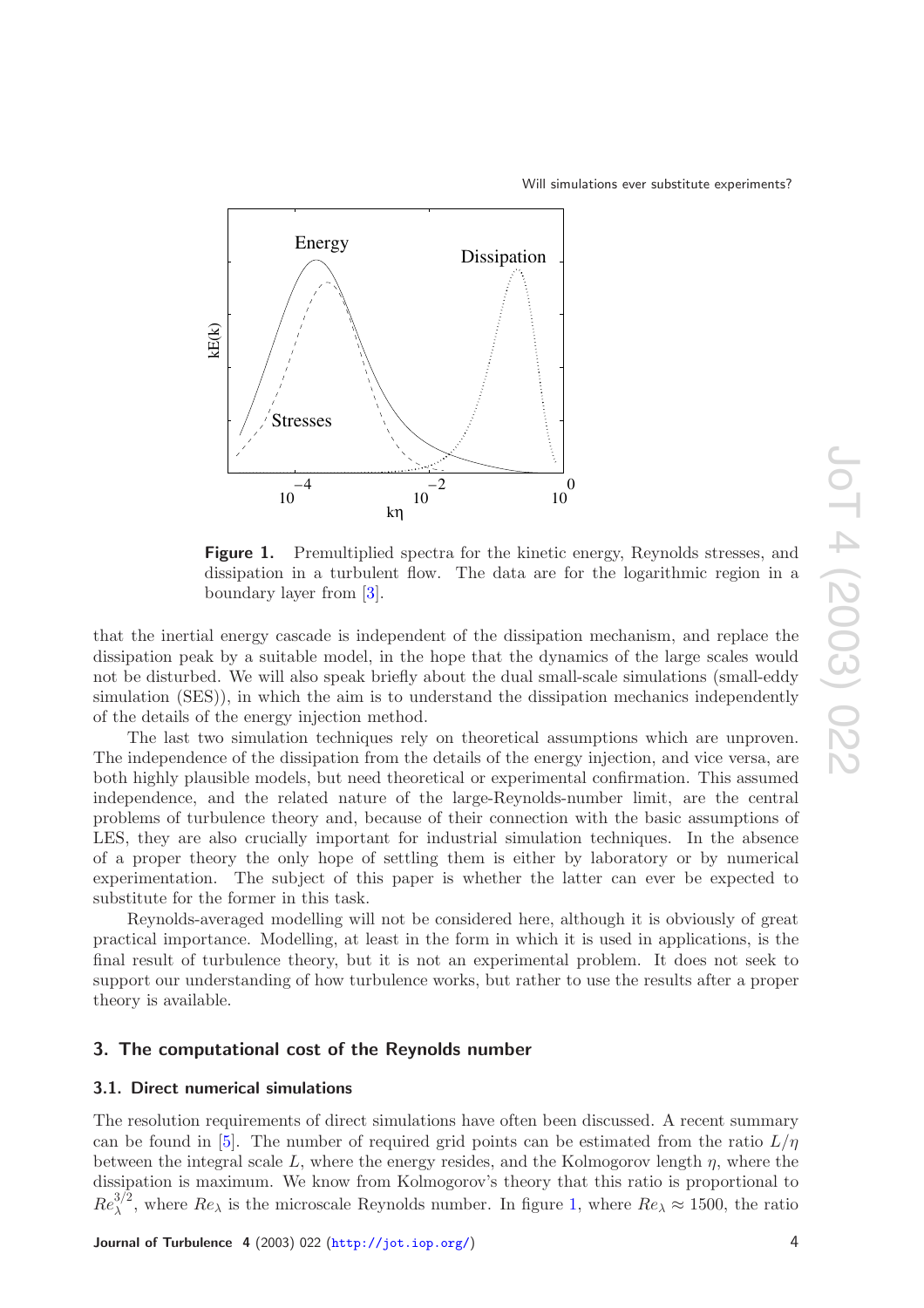is  $L/\eta \approx 5000$ , and the two spectral peaks are separated by a factor of about 1000. If we want to do things correctly, it is not enough to compute from one peak to the other. There is energy to the left of the energy peak, typically at scales which are a factor of 10 larger, and dissipation on scales of the order of  $1.5\eta$ , which is three times smaller than the peak of the dissipation spectrum. Taking into account that at least two grid points are needed for each of the smallest relevant scales, the necessary grid diameter is of the order of

$$
N = 1.7 \, Re_{\lambda}^{3/2}.\tag{1}
$$

It is clear from figure [1](#page-3-2) that the Reynolds number in that flow is approximately the minimum for which the two spectral peaks are well separated. Applying to it equation (1) implies a grid of the order of 100 0003 points for an asymptotically turbulent simulation.

We may save something by reducing the resolution slightly at both ends of the spectrum, or by using a slightly smaller Reynolds number. We could then perhaps reduce the diameter of our grid to  $10^4$ , instead of  $10^5$ , but the order of magnitude of the number of points that we need to compute 'true' turbulence is  $10^{12} - 10^{15}$ . Those are very large numbers, and to decide whether we will be able to compute a problem of that size in the foreseeable future we have to consider the performance and evolution of computers.

Denote by  $N$  the number of points along the edge of our three-dimensional grid. We need something like 10 variables per grid point, and at least  $log_2(N)$  operations per variable in each time step. Note that this last estimate is true as much for spectral codes as for good finite-difference schemes using multi-grid algorithms to solve the Poisson matrices. The memory needed is then

$$
M \approx 40N^3 \text{ (byte)},\tag{2}
$$

and the number of operations per step is

$$
Q \approx 10N^3 \log_2(N) \text{ (flops s)},\tag{3}
$$

where we use flops (floating-point operations per second) as a unit of computer speed. Both requirements constrain our computer; the first one in terms of central storage, and the second one in terms of speed.

Consider now the cost of running the largest problem that would fit into a computer with a central storage of size M. We can estimate the computer time needed for each time step as

$$
Q/S = 4\log_2(N)[M \text{ (byte)}/S \text{ (flops)}],\tag{4}
$$

where S is the computer speed. For  $N \approx 10^{3}$ –10<sup>4</sup>, this becomes

$$
Q/S \approx [M/S] \text{ (min)}.
$$
 (5)

<span id="page-4-0"></span>The parameter  $M/S$  is a figure of merit of the computer, and has historically been approximately equal to one; large computers tend to have 1 Gbyte of central memory for each Gflops of computational speed. That means that the computer time needed to run a single step of the largest possible turbulence DNS does not depend too much on the problem size, and is always of the order of 1 min. This agrees reasonably well with the personal experience of the author during the last 20–30 years. Recent experience with modern parallel machines and with grids of the order of  $10^9$  points, using sustained processor speeds taken from [\[6\]](#page-12-7), gives an estimate of 2.5 flops h for each grid point and per time step, which is equivalent to adding a factor of about three in front of equation [\(5\)](#page-4-0).

We need to be careful with this estimate, because the parameter  $M/S$  is decided by computer manufacturers, and it could change in the future. Recent discussions of future computer architectures routinely use values of  $M/S$  of the order of  $10^{-2}$  [\[7\]](#page-12-8). Those new architectures are driven by the requirements of high-speed graphics, rather than by simulations, and the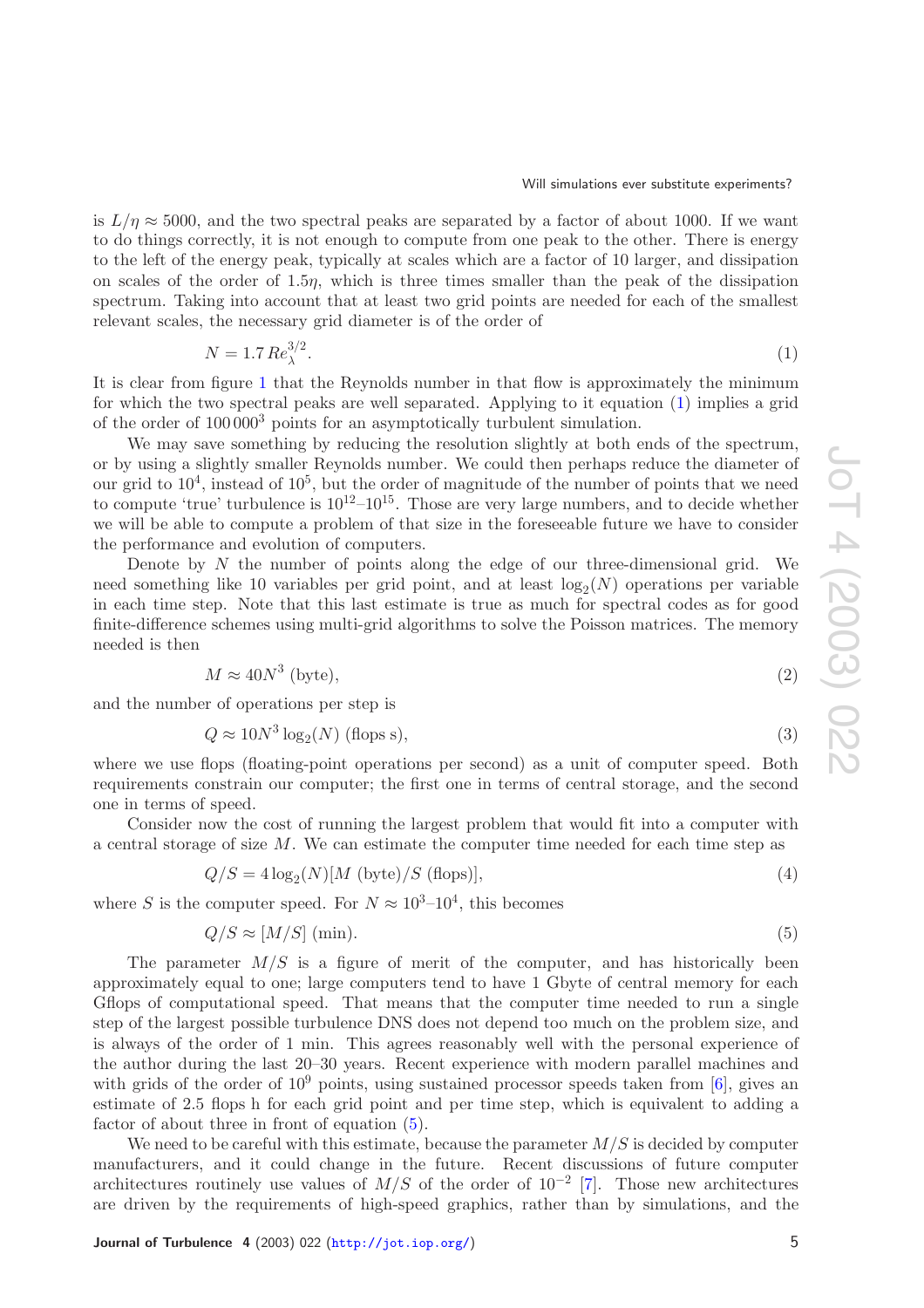<span id="page-5-0"></span>

**Figure 2.** Historical development of computer speed in recent decades. The two straight lines correspond to the popular version of Moore's law that singleprocessor speed doubles every 18 months, which results in a factor of 100 per decade, and to the faster recent historical rate for parallel machines of  $10^3$  per decade.

**Table 1.** Speed and memory requirements for different isotropic turbulence simulations, and the expected date when they would be possible.

| N                                            | $Re\lambda$       | Memory                           | Speed                                             | CPU time                                | Year                           |
|----------------------------------------------|-------------------|----------------------------------|---------------------------------------------------|-----------------------------------------|--------------------------------|
| $10^{3}$<br>$10^{4}$<br>$10^{5}$<br>$10^{5}$ | 70<br>300<br>1500 | 50 Gbyte<br>50 Tbyte<br>50 Pbyte | 50 Gflops<br>50 Tflops<br>50 Pflops<br>500 Pflops | 1 month<br>1 year<br>10 years<br>1 year | 1993<br>2003<br>2015?<br>2018? |

speed–memory combinations needed for the two applications are different. The hierarchical memory structure imposed by the growing disparity between the speed of processors and that of memory chips is also making large memories harder to implement, and some of the largest computers which have recently come online have relatively low memory ratios. While ASCI White and ASCI Q, which were the two most powerful machines in the United States in 2002, still have  $M/S \approx 1$  (at  $S \approx 8$  Tflops), the Earth Simulator in Japan delivers sustained speeds of 35 Tflops, but only has 10 Tbyte of central memory.

This trend is dangerous for computational fluid mechanics, because memory is as much a limiting resource as speed for the simulations mentioned above, and it is important that the simulation community transmits this message to manufacturers. The rest of this section assumes the historical value of  $M/S \approx 1$ , but it should be kept in mind that this assumption rests on an active effort by the fluid mechanics community to steer computer centres towards our requirements.

To estimate how long it takes to compute a given Reynolds number, and the likely date at which it could become possible, we need to decide how many time steps have to be run. This is fixed by how long it takes to compile good statistics. A good rule of thumb, because of the numerical CFL condition, is that we need  $2N$  time steps for a fluid particle to cross the computational box, and at least  $20N$  steps for the statistics to converge. Using those estimates and equation [\(5\)](#page-4-0) we get table 1.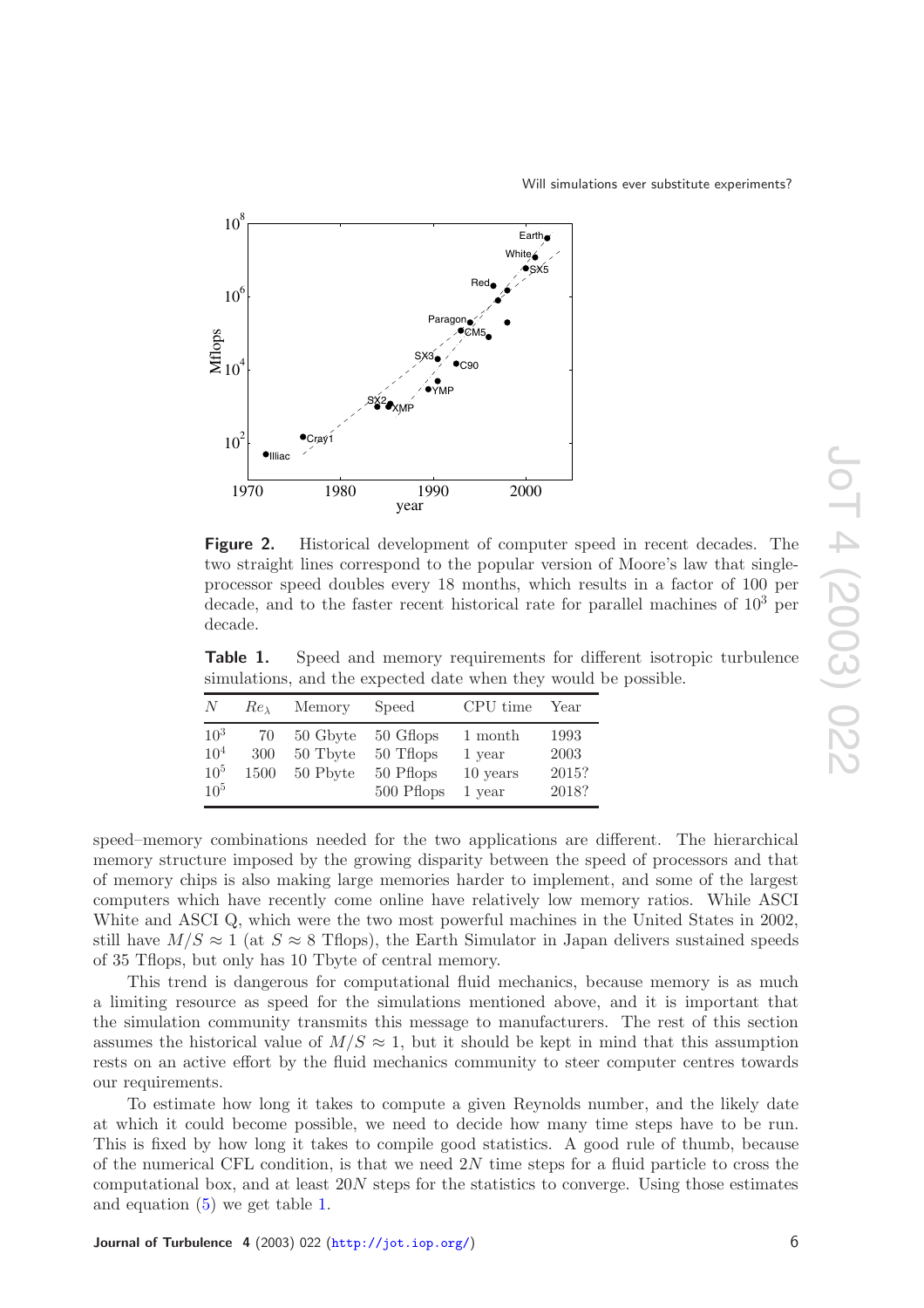We had 50 Gflops supercomputers around 1993, and a 40 Tflops machine in 2002. Computer speed has increased historically by a factor of 100–1000 every 10 years (figure [2\)](#page-5-0), and computer scientists seem confident that the same trend will hold for some time. Nobody knows whether that will be true in 40 years, but for the moment the formula works and the proper technologies keep appearing at the right pace.

We can anticipate a 50 Pflops computer by the year 2010–2020, and we will then be able to start computing our first incontrovertible example of turbulence, with a real separation between the energy and the dissipation scales. After that we should be able to test for the first time whether our theories agree in detail with experiments or not. In practice we may have to wait a little longer, because the total times given in table [1](#page-5-0) are for dedicated use of the full machine, but it is clear that we should be well on our way to computing asymptotic turbulence by 2015.

#### <span id="page-6-0"></span>**3.2. Asymptotic simulations and LES**

Beyond that we may keep relying indefinitely on computer power to increase our Reynolds number, or we may decide that we do not need to do anything else. In fact, such a  $10^{15}$ -points simulation could perhaps be considered as a checking exercise for a cheaper asymptotic LES, which could be accessible today. The argument is that, if we believe in classical theory, once we have computed the whole spectral energy peak, and the whole Reynolds stress peak, classical theory implies that we should not need to do much more. In a sense, we would have done the ultimate LES. All that it would require would be some dissipation mechanism, not necessarily a physically plausible one. The energy-containing scales would be asymptotically independent of the Reynolds number. It follows from figure [1](#page-3-2) that the width of the energy peak is only about  $10<sup>4</sup>$ , and we should be able to save a factor of 10 in grid diameter with respect to the full DNS, because we would not need to resolve the dissipation peak very well. So, with a grid which is only  $10000<sup>3</sup>$  it should be possible to do asymptotic LES, and it should be essentially the same as using an infinite number of points. Looking at table [1,](#page-5-0) such a simulation could be started today, and it could easily be finished within the next 10 years, even without the use of whole dedicated machines.

Something else that needs to be done is an asymptotic SES, which could be defined as a simulation which resolves the whole dissipation peak, even if the energy injection at the large scales is done artificially. This is something that is not very practical from the engineering point of view, since engineers are usually interested in the energy or in the stresses but, from the physical point of view we need to answer questions such as whether the small scales are independent of the character of the forcing, whether turbulent flow near a wall is independent from the outside flow, or whether molecular mixing is independent of the larger scales. Questions about the origin of intermittency, which would not be addressed by the LES mentioned above, are probably more easily settled in this way than by full direct simulations at ever increasing Reynolds numbers. The same is true for applied problems in which intermittency is important, such as the generation of contaminants in turbulent combustion.

Asymptotic SES is cheaper than asymptotic LES because, looking at the spectra, the dissipation peak is narrower than the energy one. A grid of  $1000<sup>3</sup>$  should be enough. This is actually what most simulations of isotropic turbulence have been doing for some time, since they tend to be well resolved at the small-scale end, and worry less about the forcing. The latest simulations in this series are the 4096<sup>3</sup> isotropic boxes in [\[8\]](#page-12-9), at a nominal  $Re_\lambda \approx 1200$ , and they can easily be considered asymptotic. There is some extra physics that needs to be done in this area, and we have to learn how to do optimal forcing, and how important it is, but the grids needed are already accessible, and the first of the several 'definitive' turbulence computations that need to be done has already been accomplished.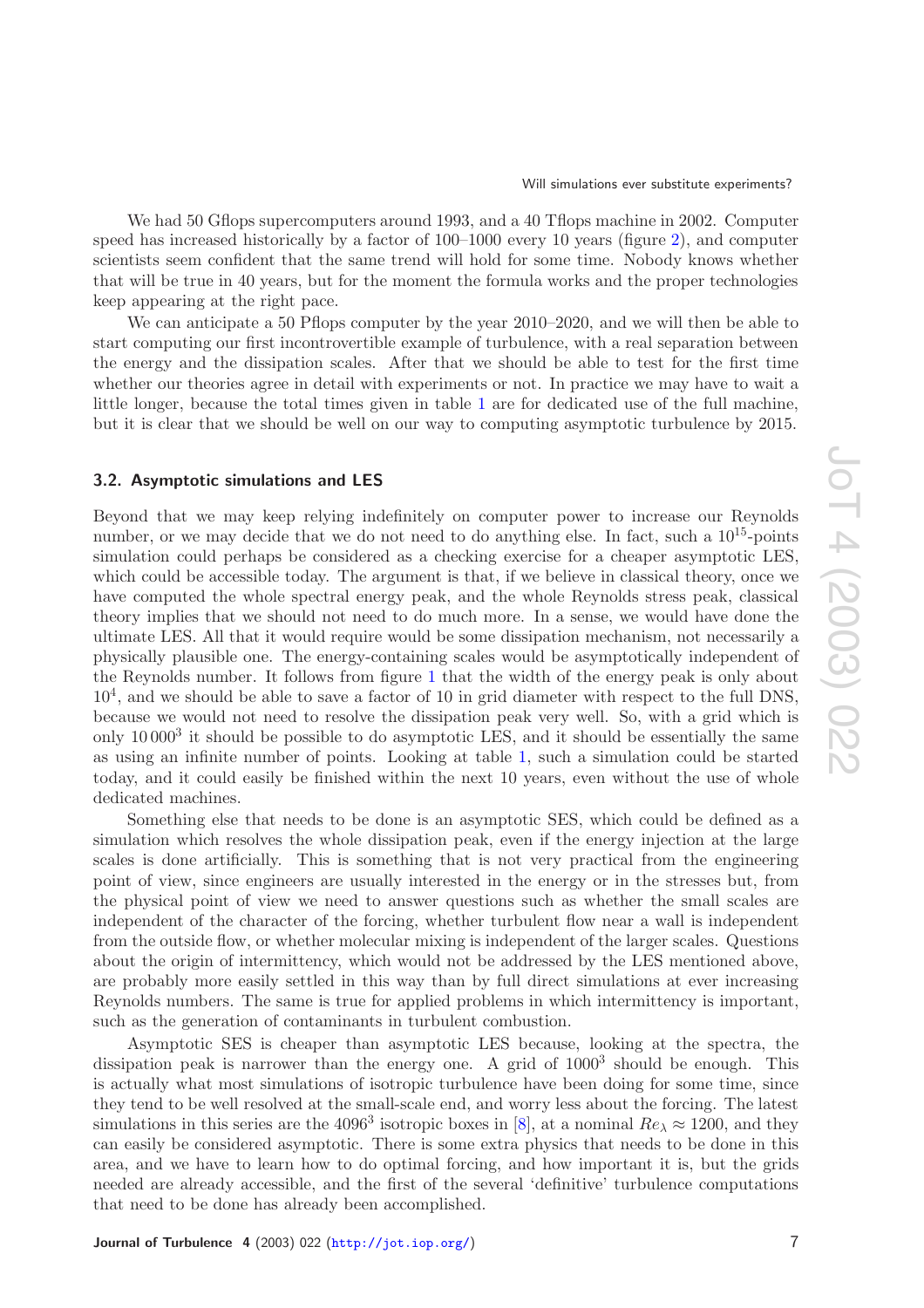#### <span id="page-7-0"></span>**4. The problem with walls**

The conclusions of the previous section do not apply in the neighbourhood of walls, especially regarding the existence of an asymptotic LES. The argument was that the only modes that need to be computed in LES are those which cannot be described by an isotropic Kolmogorov cascade, and that there is only a fixed finite number of those modes. The rest of the problem can be accommodated by some universal model. In wall-bounded turbulence the first assumption remains true, but the second one fails. The anisotropic modes are roughly those for which the Reynolds stress cospectrum does not vanish, and we saw in figure [1](#page-3-2) that they are confined to scales larger than a given fraction of the integral scale. This is still true as we approach a wall across the turbulent logarithmic layer [\[9\]](#page-12-10), but the difference in that case is that the integral scale decreases continuously as we approach the wall.

Consider the number of non-universal modes which need to be computed in the LES of a cubic fluid volume whose side  $\delta$  is determined by the geometry of the flow, such as the boundary layer thickness. In the neighbourhood of the wall the integral length decreases linearly as  $L \approx \kappa y$ , where  $\kappa$  is the Kármán constant and y is the distance to the wall. The eddies remain anisotropic as long as their size is larger than some fraction,  $\Delta x \sim y$ , of the integral scale, and this trend continues until y is of the order of the viscous wall unit, which is the wall equivalent of the Kolmogorov viscous scale. The number of anisotropic modes in a slab of thickness  $dy$  is then

$$
dN \sim \delta^2 dy / \Delta x^3,\tag{6}
$$

and their total number is given by the integral

$$
N_T \sim \int_{y_0}^{\infty} \delta^2 \, \mathrm{d}y / y^3 \sim \delta^2 / y_0^2,\tag{7}
$$

where  $y_0$  is some inner wall distance that determines the number of modes. In the absence of a good model for anisotropic turbulence, we can only choose this limit as a fixed number  $y_0^+$  of viscous wall units, so  $y_0 = \nu y_0^+/u_\tau$ , where  $\nu$  and  $u_\tau$  are the kinematic viscosity and the friction velocity. The number of anisotropic modes then becomes

$$
N_T \sim (u_\tau \delta/\nu)^2 = Re_\tau^2. \tag{8}
$$

The quantity  $Re_{\tau}$  is proportional to  $Re_{\lambda}^2$ , and the estimate (8) is only slightly lower than the estimate for the full direct numerical simulation of the whole flow,  $N_T \sim Re_\tau^{9/4}$ . Both estimates increase without limit with the Reynolds number, and there is not in this case a fixed number of modes beyond which we can consider a LES to be asymptotic. Our only hope is for a DNS which is large enough for the energy and the dissipation peaks to be 'asymptotically' far apart. Note that the estimate in (8) is not linked to any particular LES model, being just a count of the number of 'non-Kolmogorov' modes per unit volume of wall turbulence. These modes depend on more parameters than just the rate of energy dissipation, and they are unlikely to be modelled correctly by any simple approximations to the subgrid cascade.

#### <span id="page-7-1"></span>**4.1. Direct numerical simulations of wall flows**

What prevents us from designing an asymptotic simulation of a wall-bounded turbulent flow, in the same spirit as those suggested above for isotropic ones, is the lack of a theory for the structure of the logarithmic layer. This intermediate layer, connecting the viscous structures near the wall with the larger ones of the core region, plays the same role in wall-bounded flows as the inertial range in homogeneous turbulence. It is generally believed that its dynamics are universal in the same sense as that of the inertial range, but it differs from the latter in that it transports energy as much in the physical space as across different scales. The details of this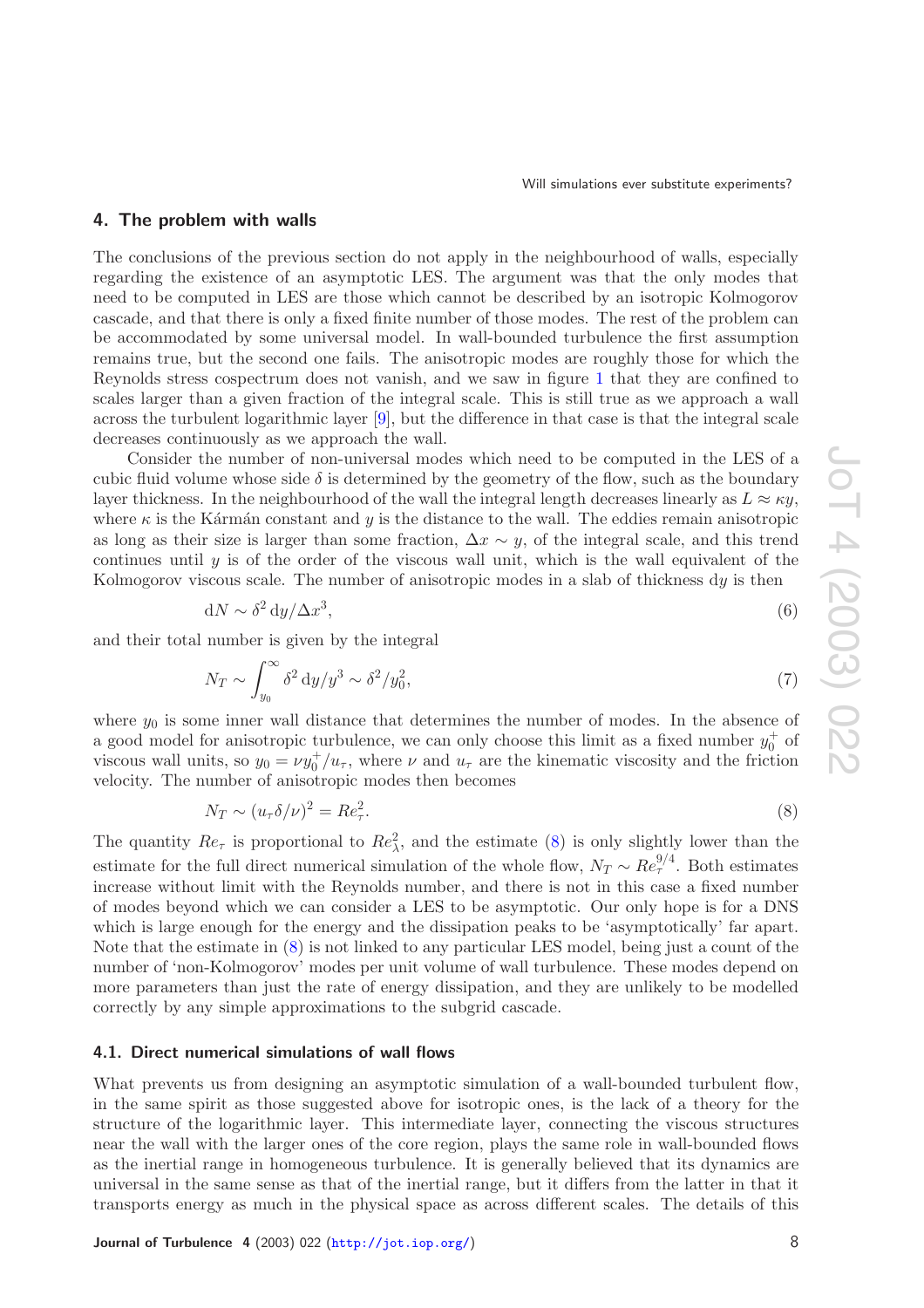| $Re_{\tau}$ | $L_x/\delta$ | $L_z/\delta$ | Points | Year      |
|-------------|--------------|--------------|--------|-----------|
| 180         | 12           | 6            | $5\;M$ | 1987 [11] |
| 590         | 6            | 3            | 40 M   | 1997 [12] |
| 550         | 25           | 12           | 600 M  | 2001 [13] |
| 950         | 25           | 9            | 4 G    | 2003 [14] |
| 1900        | 3            | 1.5          | 450 M  | 2003 [14] |
| 10000       | 12           | 6            | 900 T  | 2015?     |

<span id="page-8-0"></span>**Table 2.** Characteristics of some representative channel-flow simulations.

transport are not well understood, and there is even some controversy on whether the mean velocity profile of this layer is really logarithmic [\[10\]](#page-13-0).

An equally important region is the near-wall buffer layer, where the effect of viscosity begins to be noticeable, and which is the wall-bounded equivalent of the near-dissipative range of isotropic turbulence. The difference in this case is that the dissipative structures in the lower buffer region are also responsible for a large fraction of the turbulent energy production, and determine, among other things, the overall friction coefficient.

As with most other aspects of turbulence we have no quantitative theory for either the buffer or the logarithmic layers. The difference between wall-bounded flows and isotropic or free-shear turbulence is that, while the inertial and dissipative scales of the latter are essentially passive recipients of the energy generated at the larger scales, the buffer and logarithmic layers of wall-bounded flows are crucial participants in the turbulence dynamics. While we can ignore the effect of the smaller scales in isotropic turbulence, except for their role as a dissipative energy dump, we cannot even compute the mean velocity profile of wall-bounded flows without understanding how energy is generated and transmitted by the buffer and logarithmic layers.

It is for this reason that wall-bounded flows were among the first to be simulated directly, and why the effort to extend those simulations to higher Reynolds numbers and to different aspects of the flow continues to this day. Some representative simulations are collected in table 2, which also tracks the evolution of direct numerical simulations in general. All the simulations in table 2, except perhaps the projected last one, use essentially the same pseudospectral code at comparable resolutions [[11](#page-13-7)], and they are therefore broadly comparable.

There is a large spread of Reynolds numbers and box sizes in table 2, reflecting both the computational power available at the different dates, and the different aspects of the flow that were addressed by each simulation. The Reynolds number of the earliest simulation was too low to allow much beyond the study of the near-wall layer, but [\[11\]](#page-13-1) was the seminal contribution to the field, and had to balance scale separation with a computational domain large enough for discarding possible effects of the box size on the large scales.

The simulations in [\[12\]](#page-13-2) and the smallest box in [\[14\]](#page-13-3) were designed to push the Reynolds number at the expense of box size, and can probably be best classified as SESs of the inner logarithmic layer. The large-box simulations in [\[13,](#page-13-4) [14\]](#page-13-3) continue the line initiated in [\[11\]](#page-13-1) of balanced resolution of the small and large scales.

For the same scale separation, wall-bounded simulations are more expensive than isotropic ones, both because the inhomogeneity of the flow results in slightly larger grid requirements, and because the presence of a mean flow velocity requires shorter time steps. The  $Re<sub>\tau</sub> = 950$ channel in [\[14\]](#page-13-3) is the largest wall-flow simulation attempted at the time of writing this paper, but it only uses 6% as many grids points as the isotropic simulation in [\[8\]](#page-12-9).

The flow in the logarithmic layer is very anisotropic and contains very long structures [\[15\]](#page-13-5)– [\[19\]](#page-13-6), with appreciable energy at lengths of 20–30 times the boundary layer thickness. In principle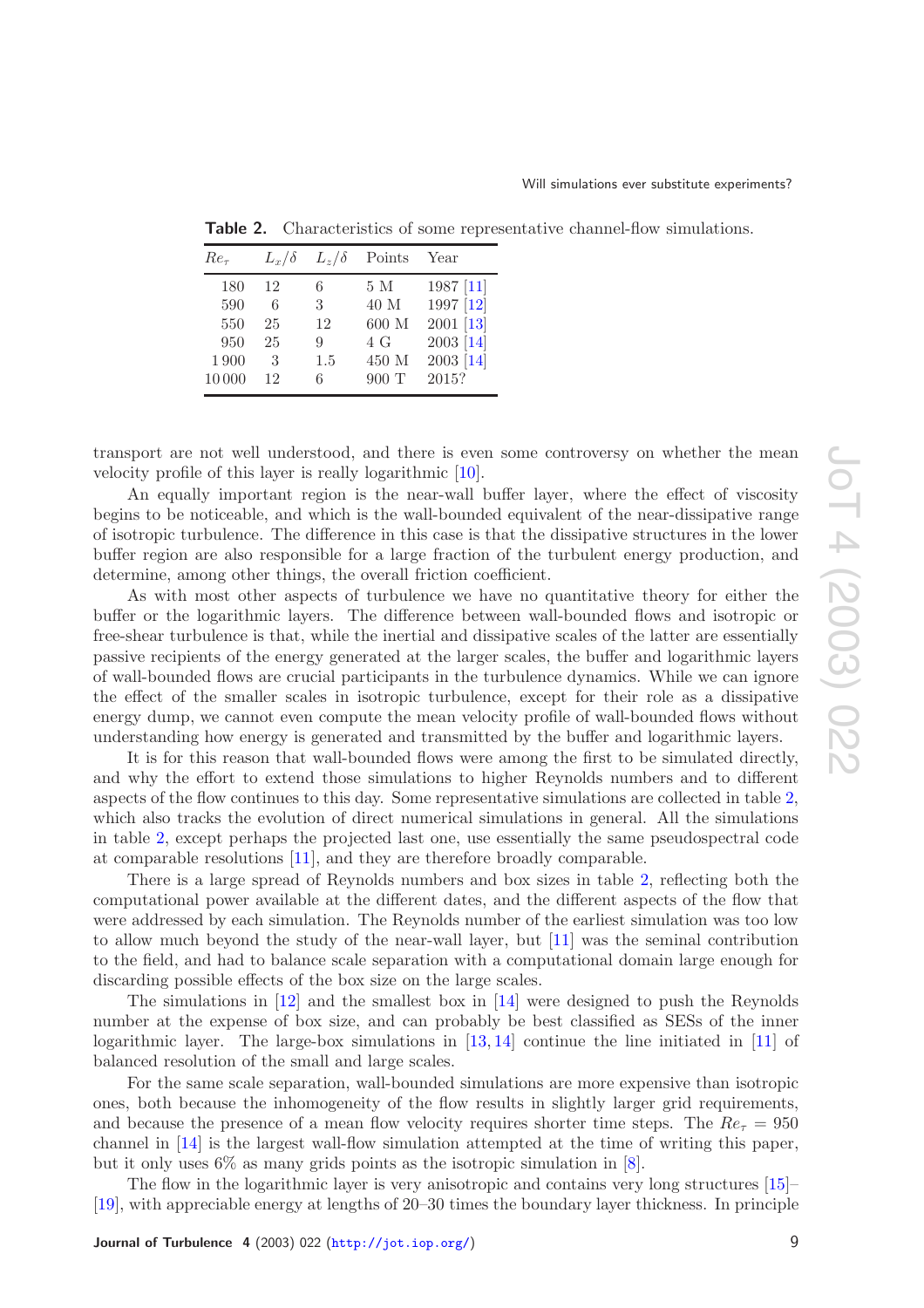<span id="page-9-0"></span>

**Figure 3.** Computational costs of selected simulations of channel flows. The circles are computers in figure [2,](#page-5-0) with the trend lines for their computational speed in flops. The triangles are simulations with their total cost in flops s. The solid line is one day of dedicated time in a machine following the historical trend for parallel computers.

those structures have to be accommodated by the numerical grid, which should also be fine enough to resolve the dissipative structures near the wall. The required resolution is of the order of  $\Delta x^+=8$  and  $\Delta z^+=4$  [\[11\]](#page-13-1). The Chebyshev polynomials used in the wall-normal direction of most pseudospectral simulations overresolve the wall region when a reasonable resolution  $\Delta y^+ \approx 8$  is used near the channel centre.

The simulations in  $[13, 14]$  $[13, 14]$  $[13, 14]$  were designed to test the scaling of the logarithmic-layer structures. What they show is that there is an inner spectral peak at  $\lambda_x^+ \times \lambda_z^+ \approx 800 \times 100$ , which is strongest near the wall and scales in wall units, and an outer one which peaks at the upper edge of the logarithmic layer at  $\lambda_x \times \lambda_z \approx 4\delta \times \delta$ , scaling in outer units. This separation of viscous dissipation structures near the wall and energy-carrying ones in the channel core is the equivalent in wall-bounded flows of the separation of the energy and dissipation peaks in figure [1.](#page-3-2)

Using the grid resolution mentioned above, the number of collocation points for a spectral box of size  $L_x \delta \times \delta \times L_z \delta$  is

$$
N_T = 0.012 L_x L_z Re_\tau^3. \tag{9}
$$

Experience dictates that reasonable statistics need simulations that run for at least ten wash-out times, where a wash-out is defined as the time taken by a fluid particle at the centreline to cross the computational box. The mean velocity of those particles also limits the numerical time step. If the CFL of the simulation is set at about 0.5, the number of time steps per wash-out is

$$
N_t = 0.4L_x Re_\tau. \tag{10}
$$

<span id="page-9-1"></span>Using the estimates in section [3](#page-3-0) for the computational cost per grid point, the total cost of a wall-bounded simulation is approximately

$$
Q_T = 40L_x^2 L_z N_w Re_\tau^4 \text{ flops s},\tag{11}
$$

JoT

 $\blacktriangle$ 

(2003)

022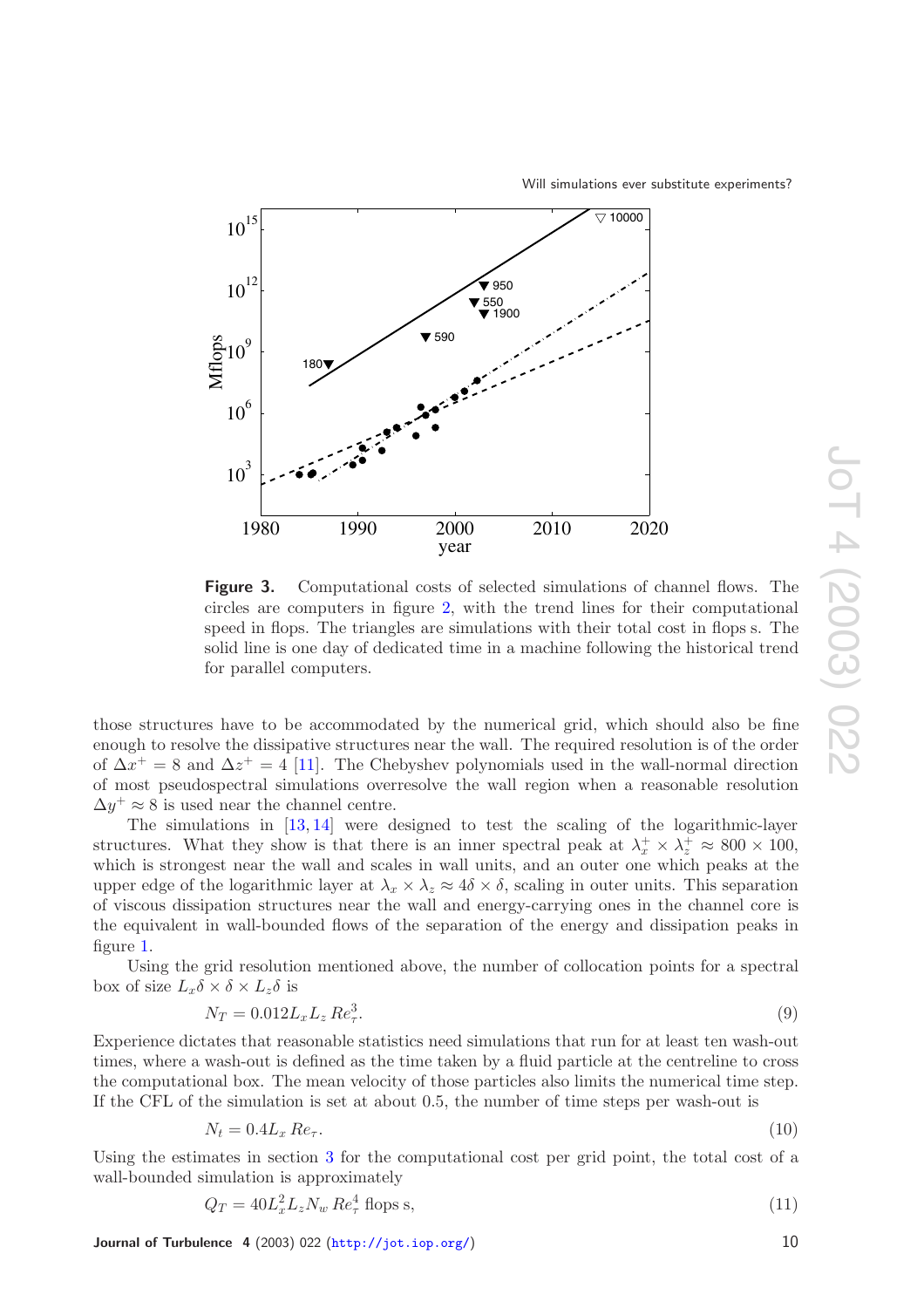where  $N_w$  is the number of desired wash-outs. This estimate is plotted in figure [3,](#page-9-0) together with the evolution of computer power. It is interesting that most of the simulations in table [2](#page-8-0) required a total time expenditure equivalent to somewhat less than one dedicated CPU-day of the largest machine available at the time, although all of them took considerably longer in the machines in which they were run.

We can now address the question of the date at which an asymptotic DNS of a wall-bounded flow could be run. While the cost of wall-bounded simulations is larger than for isotropic ones, the fact that the energy and the dissipation peaks are located at different wall distances suggests that we may reach some asymptotic behaviour with lower scale separations than in the isotropic case. The simulations in  $[14]$ , for which the separation is about 5–10, show that the coupling between the outer and the wall spectral peaks is weak, and that even the relatively small Reynolds numbers of those simulations allow tentative conclusions to be drawn about their asymptotic interaction. Assume that we require a scale separation factor of 50 between the large- and smallscale spectral peaks, whose ratio is  $4\delta/800^+ = 5 \times 10^{-3} Re_\tau$ . This would require  $Re_\tau \approx 10^4$ . Such a simulation has been included in table [2](#page-8-0) and in figure [3.](#page-9-0) If we assume the same level of effort as has been used for historical channels, it could be comfortably run by 2015, and would provide a data set against which to test theories for the logarithmic layer and for the interaction between the wall- and outer-layer structures. If a group were ready to invest one CPU-month instead of one CPU-day, the same simulation could be initiated by 2007.

A truly asymptotic simulation, with a scale separation of 500 between peaks, should be possible in one CPU-month by 2020. The Reynolds number of such a simulation,  $Re_\tau = 10^5$ , would be in the high range of industrial flows, and beyond the range of most laboratory experiments.

#### <span id="page-10-0"></span>**4.2. Thought experiments**

Wall-bounded flows, and specially the near-wall sublayer and buffer regions, have been the driving problem behind many of the 'thought' numerical experiments mentioned in the introduction. The fact that excess turbulent energy is generated very near the wall suggests that the dynamics of that region can be studied in isolation from the rest of the flow, with the interactions with the outer layer appearing as lower-order corrections.

One of the first thought experiments in the field was the 'minimal' simulation introduced in [\[20\]](#page-13-8), in which the spatially periodic computational box was made just long and wide enough to contain a single near-wall structure. The result was the replacement of the chaotic superposition of near-wall structures in real turbulent flows with an ordered periodic array of identical units which could then be studied individually. It was shown that the near-wall flow was not greatly disturbed by this substitution. Since the lateral dimensions of the minimal box were not large enough to accommodate the outer-flow structures, these experiments also gave initial support to the idea of an autonomous wall region.

Similar techniques, together with the use of very low Reynolds numbers and different computational techniques, led to the isolation of permanent and weakly periodic individual structures in Poiseuille [\[21\]](#page-13-9)–[\[23\]](#page-13-10) and Couette flows [\[24\]](#page-13-11)–[\[26\]](#page-13-12), with dimensions and characteristics very similar to those observed in near-wall turbulence. Not surprisingly the basic structure turns out to be a pair of staggered quasi-streamwise vortices flanking a low-velocity streak, very similar to those statistically identified from full simulations of turbulent boundary layers [\[27\]](#page-13-13).

All these numerical experiments can be considered extreme cases of the SES discussed above for isotropic turbulence, since they study the small scales in the hope that their interaction with the larger ones is only secondary. An experiment specifically designed to test that hypothesis in wall-bounded flows was the 'autonomous' flow introduced in [\[2\]](#page-12-3), in which the wall was made to evolve in the absence of any outer turbulence. It was found to be enough to keep an undisturbed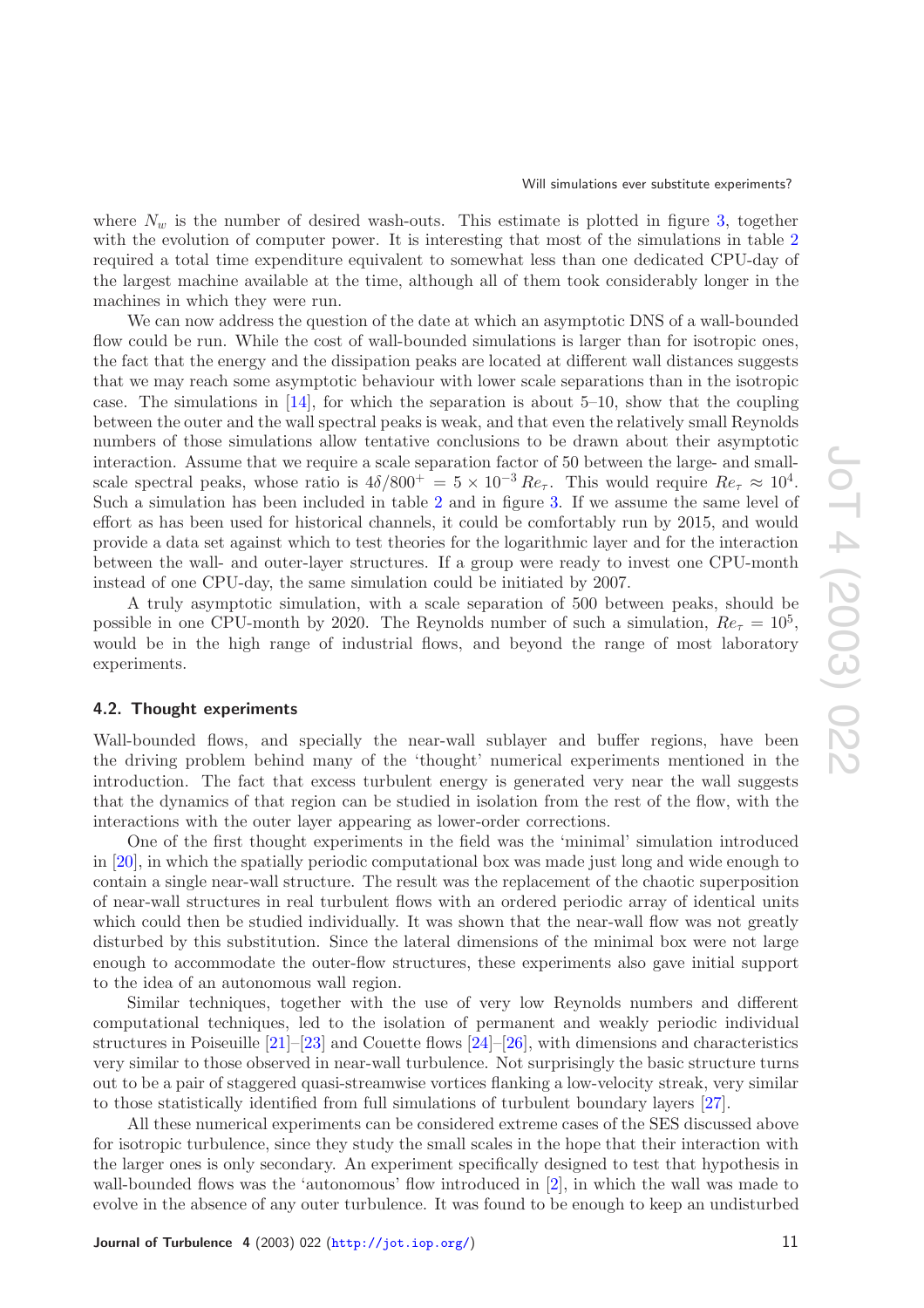region below  $y^+=50$  to retain turbulent characteristics which were virtually indistinguishable from those of full flows, and the small differences observed gave information on the interactions between the inner and outer regions of real wall turbulence [\[28\]](#page-13-14).

These partial-flow experiments are typically much less costly than full simulations. Even the very large autonomous boxes used in [\[28\]](#page-13-14) to test the origin of the large-scale organization of the near-wall region contain only a few million grid points. The same is true of the small-box full-depth simulations cited in table [2,](#page-8-0) which can be considered as minimal flow units for the logarithmic layer. Because their computational boxes are four times shorter and narrower than even full boxes of moderate dimensions, it follows from equation [\(11\)](#page-9-1) that these simulations are 64 times cheaper than full ones, which translates into about 6 years of computer development. A simulation in a box of size  $3\delta \times 2\delta \times 1.5\delta$ , at the 'asymptotic'  $Re_\tau = 10^4$ , would only cost 15 CPU-days in present machines.

Because these simulations refer to 'physically wrong' systems, in which some aspect of the real flow has been purposely removed, these thought experiments have to be used with care, and only when the nature of the simplification is well understood and tested against a true flow. The core region of all the minimal channels, whether those designed to study the near-wall region at low Reynolds numbers, or the higher-Reynolds-number ones intended for the logarithmic layer, are typically wrong, and it would be incorrect, for example, to use those systems to characterize global flow quantities such as the change of the friction coefficient due to a particular control algorithm. With proper precautions, however, conceptual simulations are probably the method of choice to answer specific questions in turbulence research.

#### <span id="page-11-0"></span>**5. Simulations versus experiments: conclusions**

It is interesting at this point to get back to the initial question of whether simulations can be considered as substitutes for experiments. We have seen several cases in which direct or LES will reach asymptotic Reynolds numbers in one or two decades, and other cases in which conceptual experiments have already given answers to questions which would be difficult to test in the laboratory. All these examples refer to canonical flows in simple geometries. Adding general geometry to a simulation code, or stiff physics such as mixing at high Schmidt numbers, can add orders of magnitude to its computational cost. There is therefore a large class of problems for which experiments will remain cheaper than simulations for the foreseeable future.

There is however a certain sense in which simulations are already comparable with experiments.

Consider isotropic turbulence. There are now well-characterized isotropic turbulence experiments at  $Re_\lambda \approx 1000$ , but when the original simulation in [\[29\]](#page-13-15) was published in 1991, at  $Re_\lambda \approx 140$ , its Reynolds number was higher than that of the isotropic experiment commonly used as reference at the time [\[30\]](#page-13-16). One of the currently open questions in isotropic turbulence is the behaviour of intermittency at large Reynolds numbers. A transition in the growth of the flatness of the velocity derivatives was reported at  $Re_\tau \approx 700$  in [\[31\]](#page-13-17), but it is not found in the compilation of data in  $[32]$ . The discrepancy remains unresolved to this day, in spite of attempts by various groups, due to a difficulty which should be familiar to any simulator: the instrumental resolution required to span the ratio between the largest and the smallest flow scales at those the Reynolds numbers. Although the required post-processing has still not been performed, it is interesting to note that the sequence of simulations in [\[8,](#page-12-9) [33\]](#page-13-19), using essentially similar codes, forcing schemes, and numerical resolutions, already spans the Reynolds number range in question, and could throw light on the controversy in a way that experiments are having difficulties doing.

It is also worth remembering that most of the laboratory experiments cited in section [4.1](#page-7-1) to support the existence of large anisotropic scales were done in pipes at  $Re_\tau \approx 2 \times 10^3$ , which is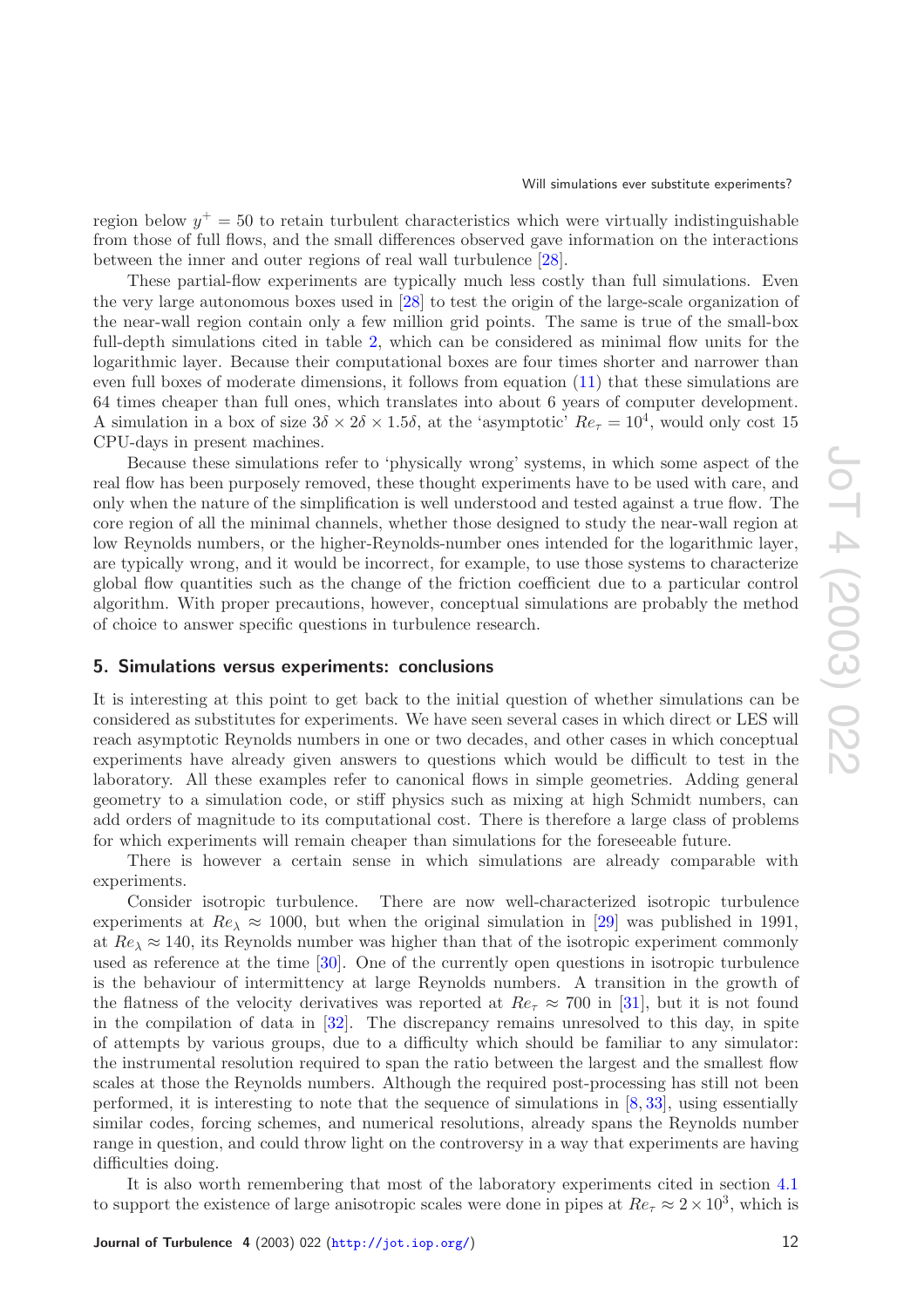comparable to the Reynolds numbers of some of the simulations in table [2.](#page-8-0) Even today it is hard to find reliable laboratory experiments regarding the structural properties of turbulent channels beyond  $Re_\tau \approx 1000$ . The experiments on very-near-wall turbulence, where most measurement schemes have instrumental problems, have been calibrated for years against simulations, not the other way around.

There are therefore already instances in which brute-force DNS matches or surpasses experiments, even from the point of view of the Reynolds number. Before closing this paper it might be useful to reflect a moment on what the far future might bring, even if only because of our responsibility as educators. The far future is the 100 0003 isotropic computation, or the  $Re_\tau = 10^4$  channel, that we labelled above as asymptotic. Both could be run by 2015–2020. Before that we will have run the ultimate LES, at  $10000<sup>3</sup>$ , which could be started today, and the ultimate SES which has probably already been done. These will all be long, one-of-a-kind research simulations. But to extrapolate further in the future, as computers keep getting faster and we decide that we do not need to compute anything bigger. Even if we take the conservative estimate of an increase in computer speed by a factor of 100 every decade, we will be able to run our ultimate LES in 2 days by 2020, in 30 min by 2030, and in 20 s by 2040. After that, engineering turbulence theory, at least for free-shear flows in simple configurations, becomes free. We will be able to answer all theoretical questions about turbulent energy and Reynolds stresses by pushing a button and waiting for 1 min. It will still take some computer time to do the research DNS, although not much, but we need to consider whether we would really want to do them. What happens after we are able to answer all the practical questions without theoretical insight? Perhaps more to the point, would it make sense to keep funding turbulence theory at that stage?

We have no space here to address all the implications of the last two questions, but note that, more than to the relation of simulations with experiments, they point to real issues about what the role of turbulence theory will be in 40 years, and about whether it would make sense from an engineering point of view to try to develop good turbulence models beyond those needed for rough design estimates.

#### **Acknowledgments**

<span id="page-12-0"></span>Partial funding for this work was provided by the Spanish CICYT contract BFM2000-1468 and by the US ONR grant N0014-00-1-01416. It is a pleasure to acknowledge many useful discussions with J C del Alamo and R D Moser.

#### <span id="page-12-2"></span><span id="page-12-1"></span>**References**

- <span id="page-12-3"></span>[1] Moin P and Mahesh K 1998 Direct numerical simulation: a tool in turbulence research *Annu. Rev. Fluid Mech.* **30** 539–78
- <span id="page-12-5"></span>[2] Jim´enez J and Pinelli A 1999 The autonomous cycle of near-wall turbulence *J. Fluid Mech.* **389** 335–9
- [3] Saddoughi S G and Veeravali S V 1994 Local isotropy in turbulent boundary layers at high Reynolds numbers *J. Fluid Mech.* **268** 333–72
- <span id="page-12-6"></span><span id="page-12-4"></span>[4] Townsend A A 1976 *The Structure of Turbulent Shear Flow* 2nd edn (Cambridge: Cambridge University Press) p 55
- [5] Pope S B 2000 *Turbulent Flows* (Cambridge: Cambridge University Press) pp 344–57
- <span id="page-12-7"></span>[6] Top 500 supercomputer sites 2002 http://www.top500.org
- <span id="page-12-9"></span><span id="page-12-8"></span>[7] Messina P, Culler D, Pfeiffer W, Martin W, Oden J T and Smith G 1998 Architecture *Commun. ACM* **41** 36–44
- [8] Kaneda Y, Ishihara T, Yokokawa M, Itakura K and Uno A 2003 Energy dissipation rate and energy spectrum in high resolution direct numerical simulations of turbulence in a periodic box *Phys. Fluids* **15** L21–4
- <span id="page-12-10"></span>[9] Baggett J S, Jiménez J and Kravchenko A G 1997 Resolution requirements in large-eddy simulations of shear flows *CTR Annu. Res. Briefs* 51–66